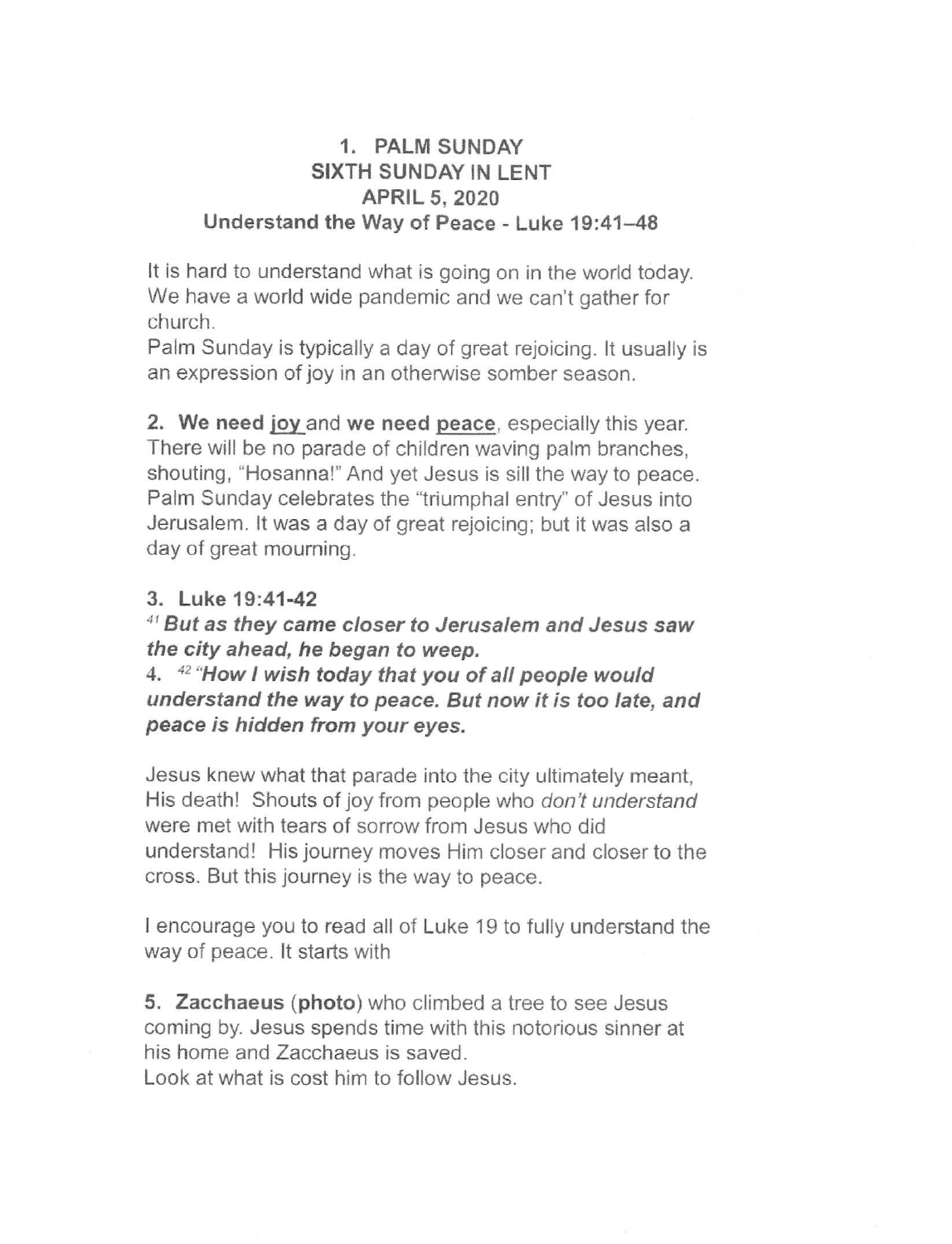#### 6. Luke 19:8-10

Meanwhile, Zacchaeus stood before the Lord and said, "I **will give half my wealth to the poor, Lord, and if have cheated people on their taxes, I will give them back four times as much!" Zacchaeus** changed and it cost him. 'Jesus responded,

**7. "Salvation has come to this home today, for this man has shown himself to be a true son of Abraham.** 

### **8. For the Son of Man came to seek and save those who are lost."**

Jesus came to seek and save and to show Zacchaeus the way of Peace with God and eternal life. Zacchaeus gave up his status, his wealth and his power for something better.

# **9. The way to peace is an inward change that leads to outward action.**

It is interesting that during this pandemic so many worldly things have been taken away. Sports, going out to eat, public entertainments, work; and we all stay home, alone or with our families, doing simpler things. (God bless us as we enjoy simpler things) God has changed many of our outward actions. Maybe some will make an inward change that leads them to outward action.

Back to Luke 19. Many in the crowd expected the messiah to be a political leader who would instantly bring on a military kingdom. The way to peace is not through war.

# **10.The Parable of the Ten Pounds. (title)**

Jesus tells this story to correct their misunderstanding. This is also called the Parable of the Ten Servants and is similar to the parable of the talents but the implication is very different.

### **11. Luke 19:11-14**

**" The crowd was listening to everything Jesus said. And because he was nearing Jerusalem, he told them a story to correct the impression that the Kingdom of God**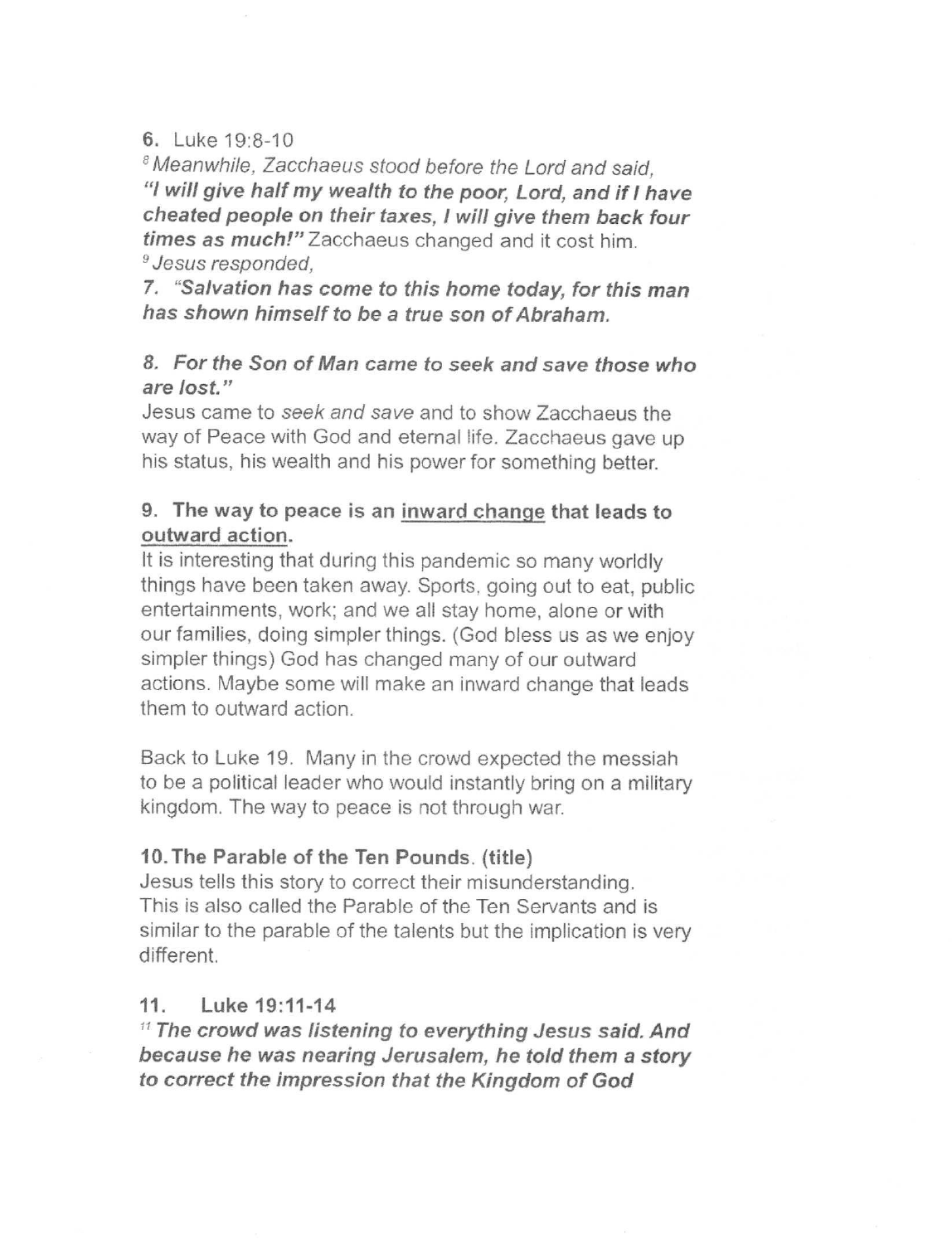## **would begin right away.**

12.  $12$  He said, "A nobleman was called away to a distant empire to be crowned king and then return.

13. 13 **Before he left, he called together ten of his servants and divided among them ten pounds of silver, saying, 'Invest this for me while I am gone.'** 

**14. "But his people hated him and sent a delegation after him to say, 'We do not want him to be our king.'** 

They listened but didn't hear.

They wanted Jesus to do things their way.

It would be only five days before the shouts of "Hosanna" would change to shouts of "Crucify Him"!

**15. The way to peace is for Jesus to be who he is and do what he came to do and for us to do what he leads us to do.** 

Jesus expects us to use our talents to help His Kingdom grow.

## 16. Jesus gave each servant a **(photo) mina** (min-ah). **A mina was worth two hundred denarii.**

A denarius was a day's wage for a laborer. So each servant got four, up to six months wages.

The servants' job was to put their master's money to work while he was gone—making it earn more money through some kind of business venture or investment.

### **17. The way to peace is to serve Jesus.**

The Jews knew that in their history, like the nobleman in this story, Herod's son,

**18.Archelaus** (Arch-e-lay-us) traveled to Rome in 4 AD to be crowned king by Augustus but was opposed by a delegation of Jews and did not get the title of King. In Jesus story, the nobleman, returns as King.